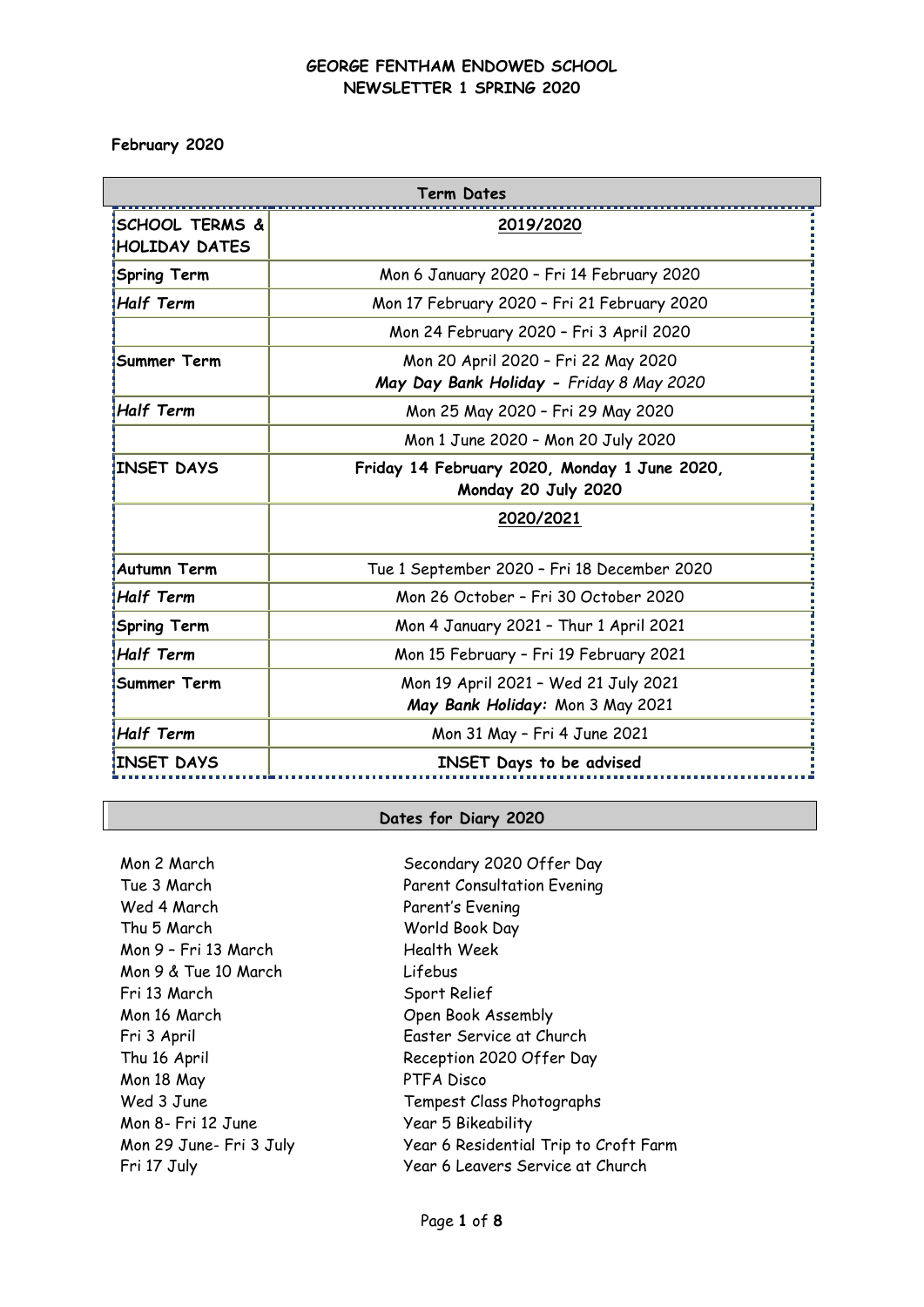# **URGENT: NUTS IN SCHOOL**

An urgent reminder that we are a nut free school as we have some children who are severely allergic to nuts and foods which contain nuts.

We INSIST that nothing that has nuts or may contain nuts is brought into school in lunch boxes or as snacks for after school clubs.

If anything containing nuts is brought in to school, we will have no choice but to remove it for the safety of all of our children. Thank you for your assistance in this matter.

## **Break time Snacks**

May we remind you that as a "Healthy School" we only allow fruit or vegetable snacks at break time.

### **Dietary Requirements / Food Allergies**

Please note it is the responsibility of Parents or Carers to advise the school office, in writing, of any dietary requirements or food allergies for each individual child. Please note this is not required for food preferences but for medical conditions such as allergies or Religious Beliefs. This information will be stored on the child's record throughout school.

# **Medicines in School**

Please be aware that a medicine permission form must be completed and discussed with a member of the office staff if your child requires any medicine during the school day or whilst on school site for extra activities e.g. clubs and discos. It is extremely important that all medicine has the prescription label clearly displayed on the medicine, stating your child's name, dose and frequency. If this information is displayed on packaging, we will need this packaging to be supplied. This arrangement will also apply for Calpol, therefore, if your child requires Calpol during the school day the bottle must have a label with the above details.

Should you wish to discuss this in any further detail, please contact the school office. Please note copies of our medicine permission forms are available on our school website.

# **School Meals – Outstanding Debt**

**Parents of children in KS2:**

*From 1st September 2019 School meals have increased to £2.15 per day.*

Please ensure that you check your account regularly and credit your account with sufficient funds to pay for your child's school lunches. If a debt exceeds one week's school lunches a hot meal cannot be provided until the debt is cleared and the account is in credit. Thank you for your support in this matter.

Please contact the school office if you think your child may be eligible for free school meals.

# **Health Week and Sports Relief**

Health week is the week beginning 9<sup>th</sup> March. There will be lots of fun sporty activities happening including a sports relief fund raiser organised by Year 6. Keep an eye out for details, which will be shared early next half term!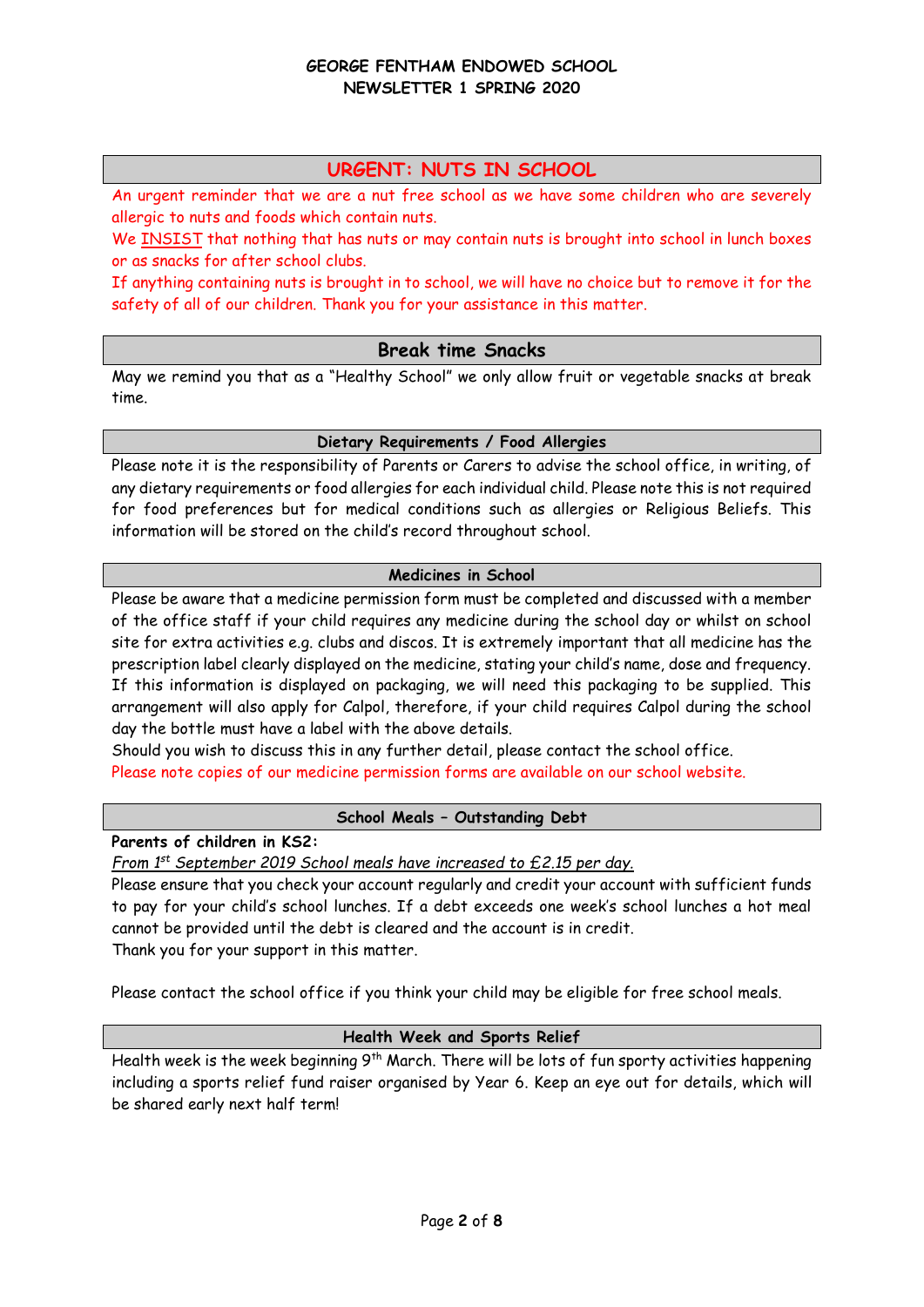#### **Safer Internet Day**



As part of this year's Safer Internet Day our children, from Reception through to Year 6, as well as all staff, enjoyed an assembly led by Mr Bass focused on the theme of:

"**Free to be me – Exploring Online Identity".**

**This was followed up in class with further work supporting children's knowledge and understanding.** 

**More details can be found on our website;**

<http://www.georgefenthamschool.co.uk/online-safety.html>

**100% Attendance** 

Congratulations and well done to the 51 children who achieved 100% Attendance Award Certificates for the **Autumn Term 2019.** Below is a breakdown by pupil numbers in each of our classes:

| Year      | Number of Pupils |
|-----------|------------------|
| Reception |                  |
|           |                  |
|           | 12               |
|           |                  |
|           |                  |
|           |                  |
|           |                  |

#### **Class Events**

#### **Nursery: Playhouse Theatre**

The Little Red Hen and her friends came in to see the Nursery children at the end of January when Playhouse Theatre company made their annual visit. The show was very interactive and allowed the children to play a role in the storytelling. We all had a lovely morning and, at the end, the children were able to taste the delicious bread that the Little Red Hen had made with our help!

#### **Reception: Space**

This term Reception have completed lots of work around the theme Space. We read the stories 'Whatever Next' and 'Back down to Earth with a Bump' which inspired our writing and role play. We found out about Neil Armstrong and Tim Peake and their adventures in Space. We have also looked at ways to look after Earth and created posters to show what we will do.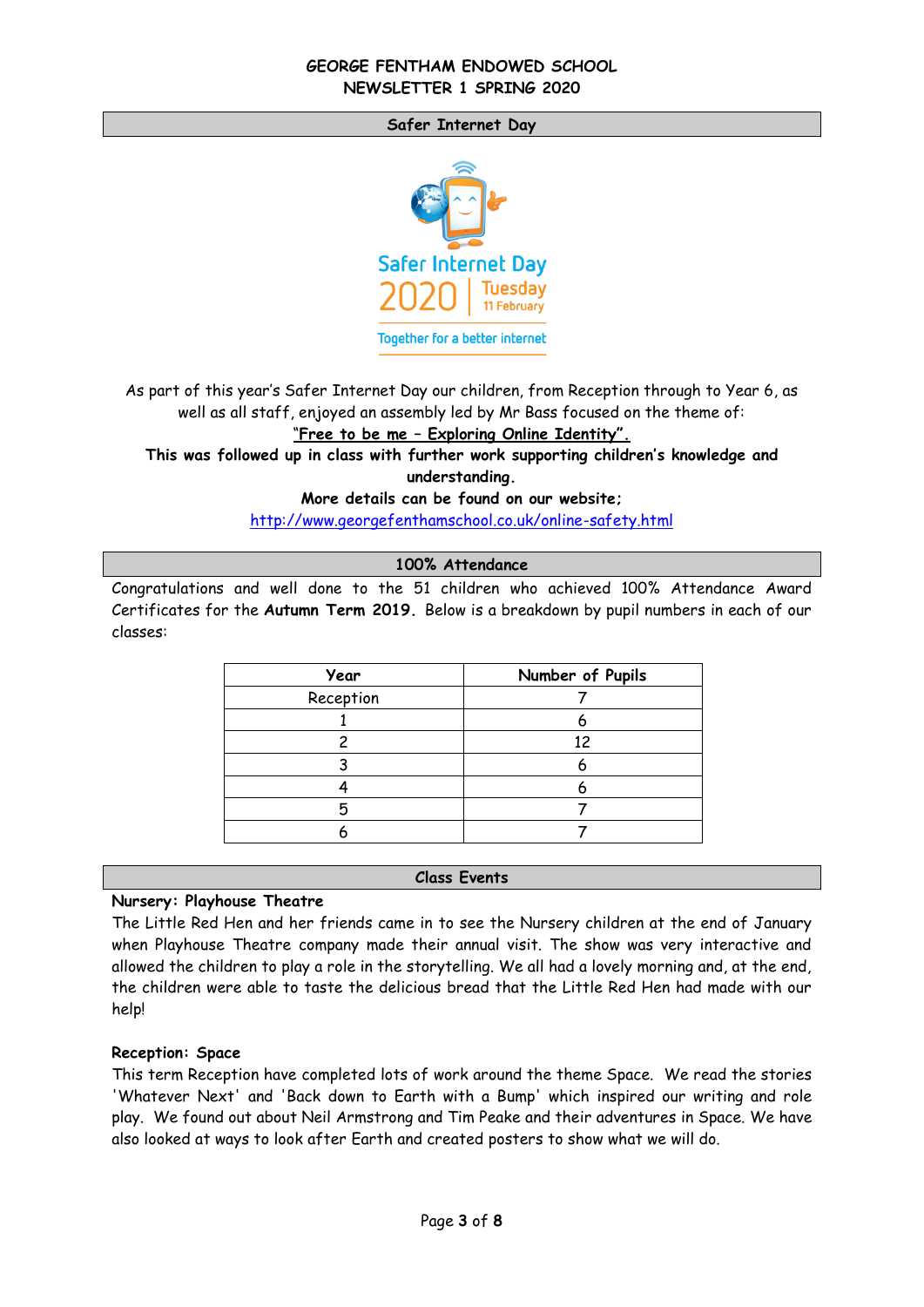## **Year 1: Amazing Africa**

Year 1 have been working really hard this term on our theme 'Amazing Africa'. We have been learning about different African animals and are looking forward to our animal explorer day next half term!

We have also thoroughly enjoyed our gymnastics lessons this half term and have had a special visitor come in to school to teach us all about balance, travel sequences and a range of rolls including, a teddy bear roll, forward roll and an egg roll.

# **Year 2: Hockey Coaching**

The children in Year 2 have thoroughly enjoyed the last 6 weeks of Hockey coaching, despite some very cold days. With a focus on learning basic skills, building on these each week and developing a deeper understanding of teamwork the children have had great fun, whilst also showing great progress. Who knows - we may have some budding future Hockey stars?

# **Year 2: Recorder Club**

Our Recorder Club continues, with those children carrying on from the Autumn term showing clear progression and those new this term catching up quickly. A big thank you to Mrs Sharpe for her patience and enthusiasm. The children are having a great time.

# **Year 3: Synagogue**

On Wednesday 5th February, Year 3 visited the Synagogue in Solihull, as part of their RE focus on Judaism this half term. It was an interesting and enlightening trip, with plenty of opportunities to handle some beautiful artefacts and to see the traditions and wonders of the Jewish faith in action and at first hand. We were so fortunate, as always, to benefit from the support and involvement of our parent volunteers, for which we are very grateful, and the entire class conducted themselves with great aplomb, behaving in a way that was a credit to their families and to the school.

# **Year 4: Journeys**

In Year 4 we have been looking at how journeys are depicted in Art. Through our own journey into Art History, the children have explored Art Deco, Impressionists and Renaissance Art. Bringing together the learning skills of creativity, absorption and resilience, the children have thrown themselves into creating pieces of art in the style of our focus artists and designers – we now have an Art Gallery in the classroom which is simply stunning.

We have started to compare European art with the traditions of Islamic art (linking to History and RE). Next half term, we will bring all of this amazing learning together when we go on an inspiring trip to create our own Islamic art pieces.

# *Year 5: See Sporting section of our Newsletter.*

#### **Year 6: Peter Pan**

Once again, with the generosity of the George Fentham Trust, we attended a matinee in Birmingham. This year we had a change from the ballet and instead went to a performance of Peter Pan at Birmingham Repertory Theatre with some of the senior citizens from the Lunch Club. It was very exciting and innovative with actors "flying" round the stage against an urban backdrop. Many of the sets also used recycled materials e.g. Skull Island made of plastic bottles! Everyone thoroughly enjoyed the show especially the children. Thanks again to the Trust.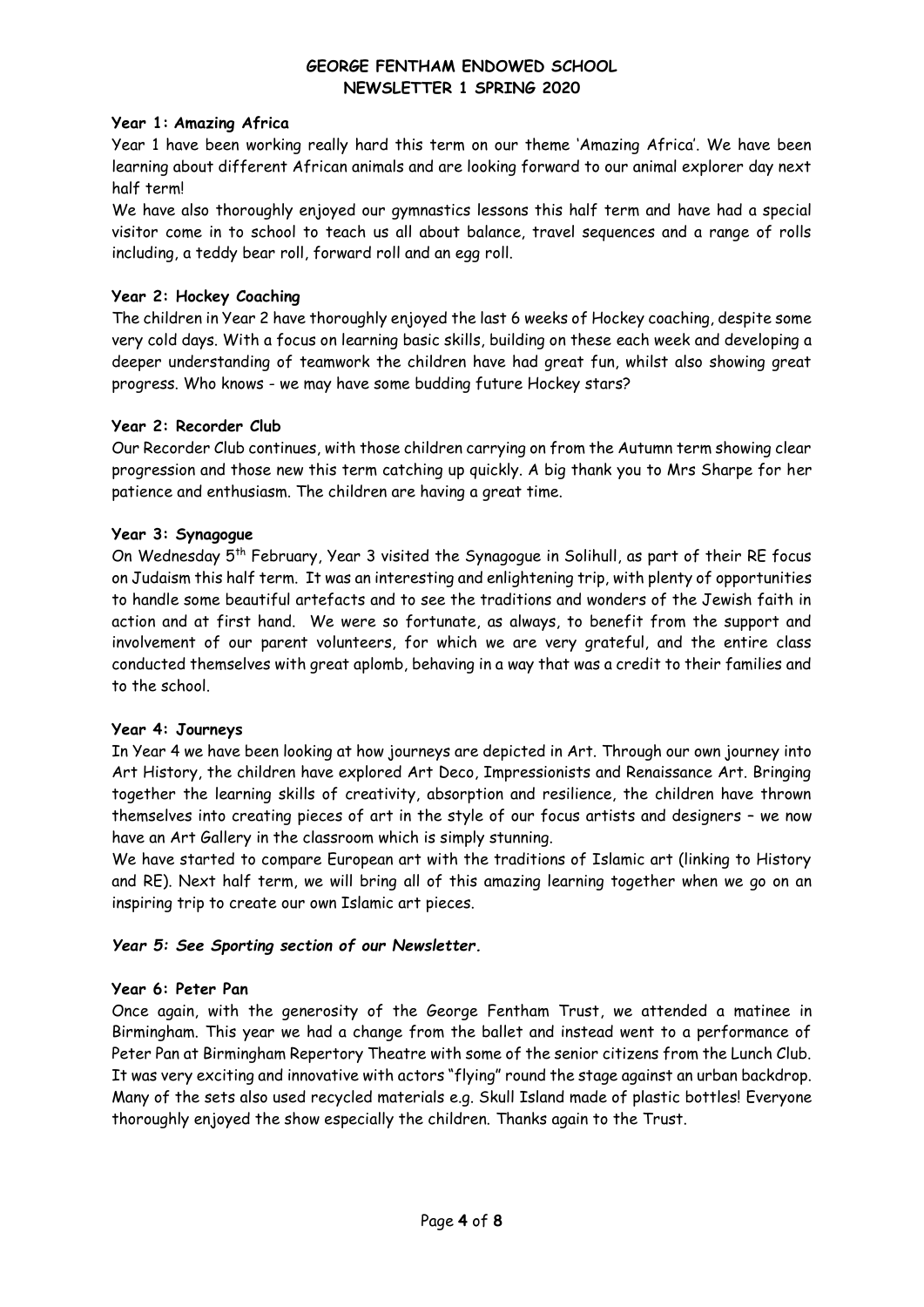# **Year 6: Bollywood Dancing**

As part of our India topic we once again invited the Bollywood dance teacher to instruct Year 6 (and Mrs. Edmeades!) in the intricacies of Bollywood dance. They spent an enthusiastic and energetic afternoon learning routines and then performing them together. This experience really supported the children in bringing their learning, all about India, to life.

#### **Book Club**

We have had an exciting half a term's worth of Book Club meetings for Years 4, 5 and 6 Book Club members. We started the term off with a bit of craft, making wildlife bookmarks which look fabulous.

Between us, we are reading a great variety of books from fantasy to mystery and even some horror too. What a treat it is to sit with the children and read books. It has been brilliant to see children so totally absorbed in their reading.

Due to popular demand, Book Club will be running next half term and letters will be sent out asking for our George Fentham Year 4, 5 and 6 bookworms to sign up once again.

### **The School Bank**

Our School Bank is open every Wednesday morning from 8.30am – 9.00am for children, aged 7 years and over, to deposit money in their HSBC bank account. Mrs Lowe is ably assisted by a team of Year 6 children who all do a fantastic job!

# **Sporting Competition Updates**

# **Congratulations to our Year 5 Dodgeball Team!**

Following a very successful rural heat, the Year 5 Dodgeball Team made it to the Solihull finals on Tuesday 4th February. The Team were great ambassadors for the School Games Values of "honesty", "respect" and "teamwork". They played well and we could see a clear improvement in their skills, but unfortunately they did not win all their matches so will not be going through to the West Midlands competition. Well done Team - we are so proud of you!

# **Year 5 Inter-School Indoor Athletics**

On Thursday 6th February, Year 5 went to Solihull Sixth Form College to compete in the Solihull Sports Hall Athletics Tournament. Everyone took part in at least one track and one field event. They jumped higher, threw further and ran faster than ever before and we were really proud of their achievements, especially those competing in events that were relatively new to them such as the triple jump and the over under relay. The teachers were delighted with the way the children embraced the spirit of the competition; brilliant behaviour, supporting and cheering each other on and approaching each challenge with determination. The beaming smiles said it all!

# **Football Club**

We've had a fabulous 6 weeks of training, preparing us for the next round of matches beginning in March (when the weather is a little better and brighter). It's great that we also now have Anthony, from Little Football Stars, coaching our Key Stage 1 children, getting the next generation of George Fentham players ready.

#### **A Message from Jet Dance Academy**

Places are available in after school dance club! Every Wednesday in the main school hall, straight after school until 4.45pm. Join our qualified and passionate dance teachers to keep fit, learn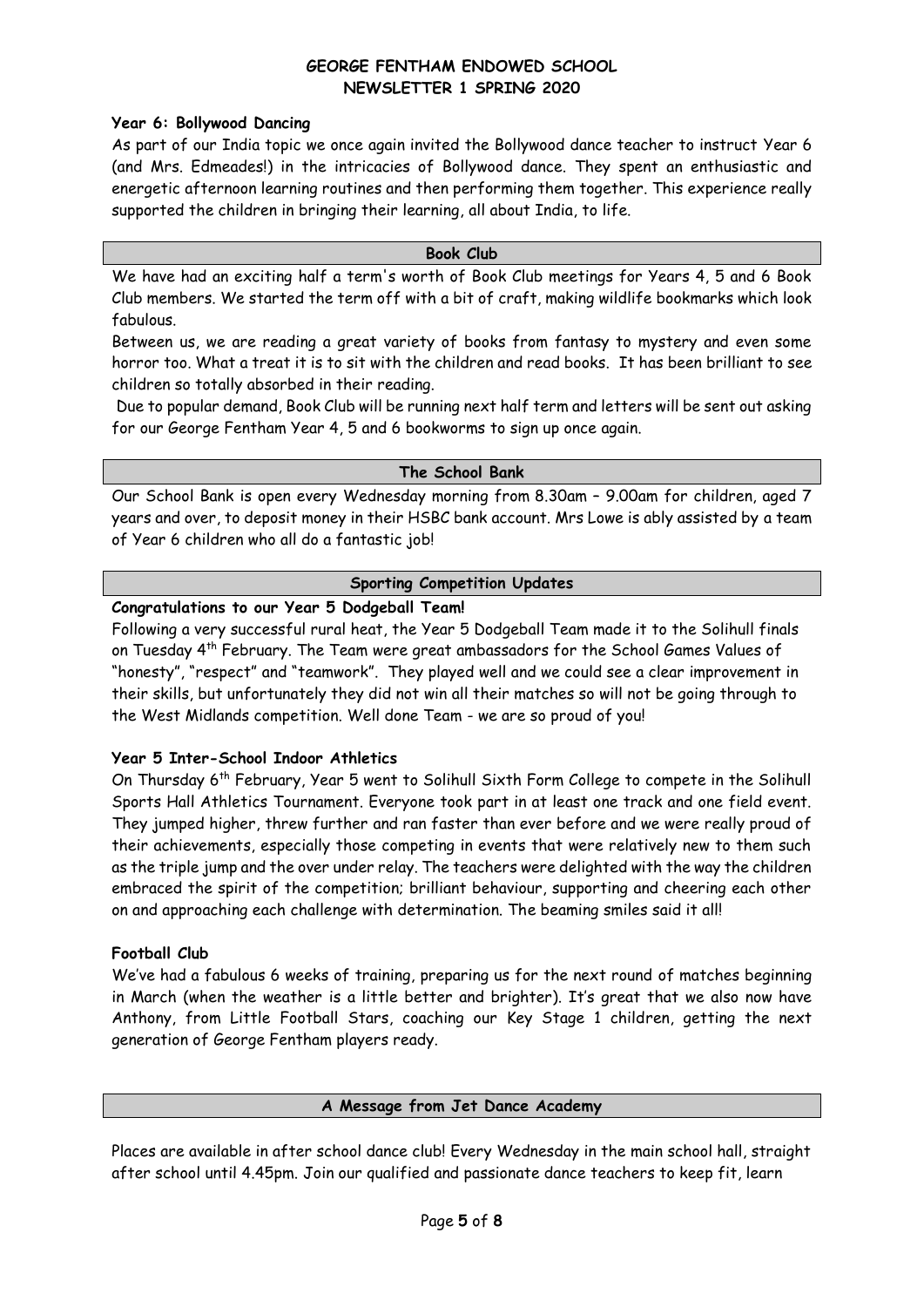technique and routines to perform! Certificates of recognition each week. Open to Years 1-6 (class is split into infants and juniors). Email [info@jetdanceuk.com](mailto:info@jetdanceuk.com) to book your trial lesson now!



## **PTFA Disco Monday 10th February 2020**

Thank you to the members of the PTFA who organised and ran the school discos and to the parent and staff volunteers who helped out at this event. The children had great fun singing, dancing and joining in with some team games. Behaviour was excellent!



# **The BASE**

Please be aware that The Base is run by a Voluntary Management Committee which is completely separate to George Fentham Endowed School. Therefore, if you have any queries regarding The Base or about places, please contact Mrs Tina Coley directly on 01675 443913.

### **REMINDER: Mobile Phones in School**

May we remind you that mobile phones must not be used in school. The only exception to this is if parents use their phones to take photographs, *of their own child, for their own personal use* at the end of Class Assemblies or Performances. *We request that these images are not published on any form of social media.* This is in line with our school policies and procedures. Please ensure that mobile phones are switched off and put away at all other times. Thank you for your support in this matter.

#### **Reporting Absence from School**

Please may we remind parents and carers to ensure they **call our absence line or email the School office by 9:00am on the first day and all subsequent further days of their child's absence.** Absence which is not reported in this way will be recorded as unauthorised and could result in further action.

Please be advised if a child is absent due to sickness or diarrhoea, a minimum of 48 hours from the last episode is required before returning to school.

# **REMINDER: Attendance and Requests for Leave of Absence**

To support us to secure good attendance for all of our pupils and to address concerns regarding any child's poor school attendance and punctuality, we will be continuing to work with Central School Attendance and Welfare Service Ltd (CSAWS) in 2019/20. Each half term, attendance registers are rigorously scrutinised to identify any attendance issues. This includes children falling below 95% attendance, children who are below 90% attendance and therefore at risk of becoming persistent absentees, children with any unauthorised absence and any punctuality concerns.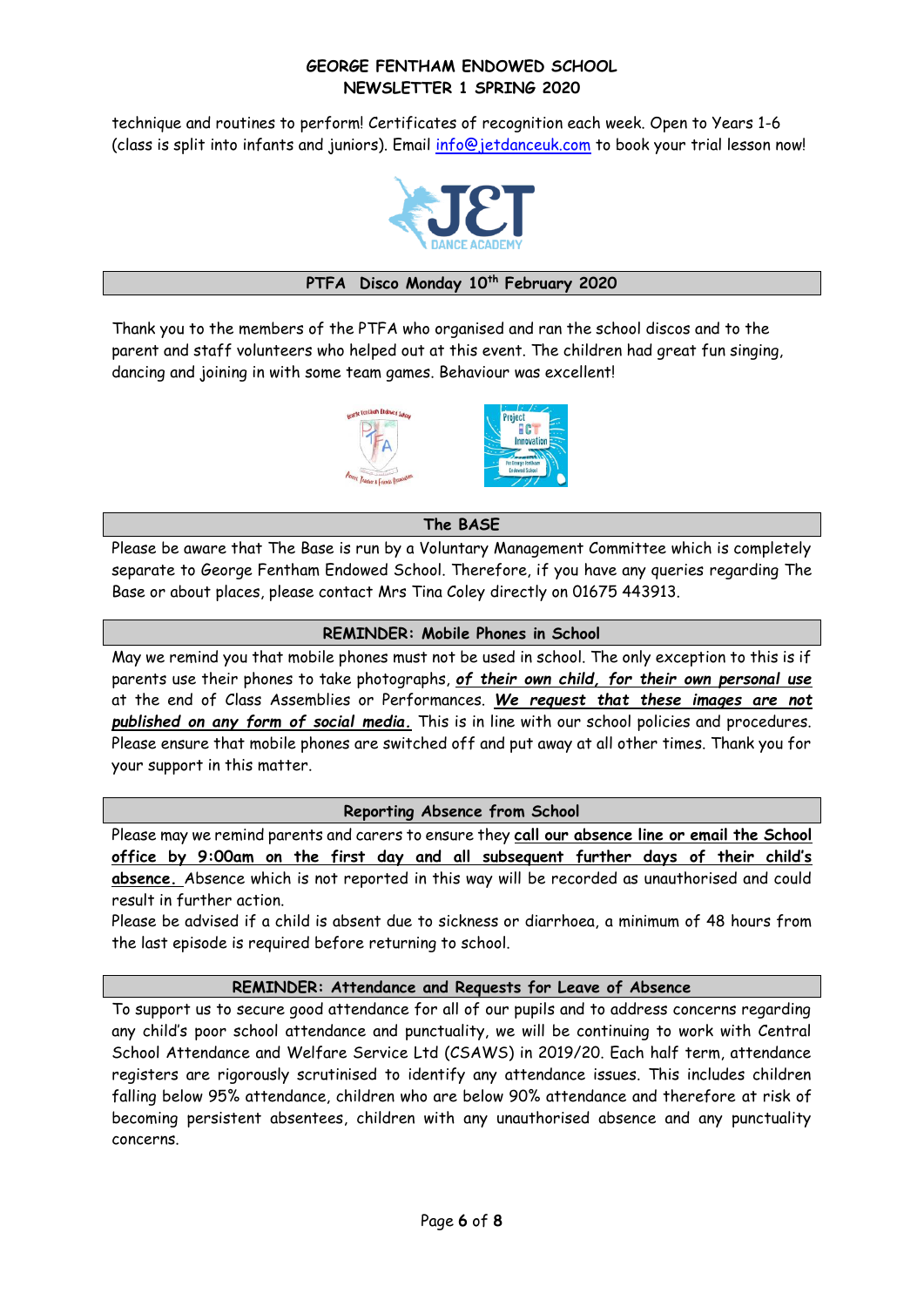Your child may be referred to a CSAWS Attendance and Welfare Officer if their attendance and punctuality is causing concern. They will then contact you by phone, letter or home visit to discuss the school's concerns and how attendance and punctuality can be improved.

Please note, Head Teachers are only allowed to grant leave of absence in **very exceptional circumstances** and where the application has been made **two weeks in advance**. This does not include family holidays. Should you require any further information, or wish to discuss a leave of absence request please contact the school office.

# **Medical, Dental & Optician Appointments**

Following advice from CSAWS, we would like to ask for your support in organising medical, dental and optician appointments outside of the school day. Please note if there is no alternative, you may be asked to show a copy of your appointment letter or card to the school office.

#### **And finally…………………**

We wish you all an enjoyable half term and look forward to welcoming the children back to school on Monday 24th February 2020.

## **Mrs J Gaughan Head Teacher**

**------------------------------------------------------------------------- PLEASE SEE THE MESSAGE BELOW WHICH SCHOOLS HAVE BEEN ASKED TO CASCADE:**

# **Subject: Coronavirus – Updated advice to all early years providers, schools and further education providers Department for Education**

The government is monitoring Coronavirus and taking action at home and abroad. The risk to individuals remains low.

Please share the guidance below with your staff and cascade as appropriate.

# **Advice to those who have travelled recently**

Public Health England has changed the advice for individuals who have travelled recently as follows:

# **Travellers from Wuhan and Hubei Province**

If you have travelled from Wuhan or Hubei Province to the UK in the last 14 days you should immediately:

- stay indoors and avoid contact with other people as you would with the flu
- call NHS 111 to inform them of your recent travel to the area

Please follow this advice even if you do not have symptoms of the virus.

# **Travellers from other parts of China and other specified areas**

This advice applies to travellers who have returned to the UK from the following areas: